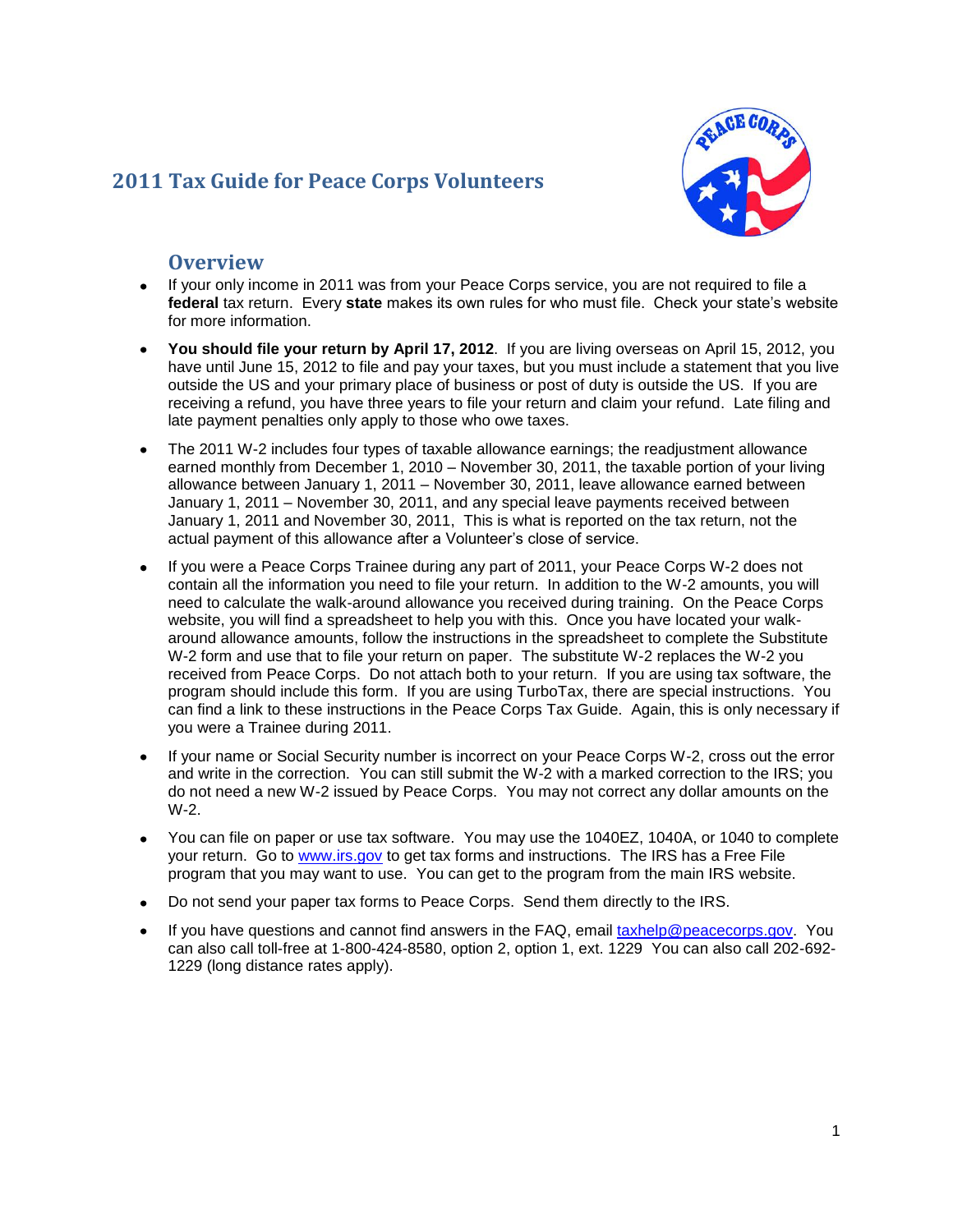# **Frequently Asked Questions**

# **[FILING A TAX RETURN](#page-2-0)**

- **1. [Do I have to file a federal tax return?](#page-2-1)**
- **2. [Do I have to file a state tax return?](#page-2-2)**
- **3**. **[Even though I don't have to file a tax return, should I file?](#page-2-3)**
- **4. [When should I file my return?](#page-2-4)**
- **5. [What information do I need to complete my tax return?](#page-3-0)**
- **6. [What's a Substitute W-2 and why do I need one?](#page-3-1)**
- **7. [Can I prepare my return without a Substitute W-2?](#page-3-2)**
- **8. [Which tax form should I use –](#page-3-3) 1040EZ, 1040A, or the 1040?**
- **9. [How can I file my tax return?](#page-4-0)**
- **10. [How do I sign my return electronically?](#page-4-1)**
- **11. [Can my Power of Attorney sign my return for me?](#page-4-2)**
- **12. [Can my Privacy Act Waiver designee sign my return for me?](#page-5-0)**
- **13. [When should I pay any taxes I owe?](#page-5-1)**
- **14. [I have to pay taxes. How can the Peace Corps help?](#page-5-2)**

# **[PEACE CORPS INCOME](#page-5-3)**

- **15. [What is my Peace Corps income?](#page-5-4)**
- **16. [Is my Peace Corps Income Taxable?](#page-6-0)**
- **17. [I was a Trainee in 2011, so how do I add my walk-around allowance to create a](#page-6-1)  [Substitute W-2?](#page-6-1)**
- **18. [I was a Trainee in 2011, but I don't know my dates of training to create the Substitute W-](#page-6-2)[2. How can I find that information?](#page-6-2)**
- **19. [I got \\$5,600 in readjustment allowance. How do I report that on tax return?](#page-7-0)**
- **20. [I received some money while I was receiving medical care. Is this taxable?](#page-7-1)**
- **21. [How do I enter my Peace Corps income on my tax return?](#page-7-2)**
- **22. [I took cash in lieu of a plane ticket home. Is that taxable?](#page-7-3)**

# **[W-2 ISSUES](#page-8-0)**

- **23. [What's on my W-2?](#page-8-1)**
- **24. [Why isn't my Trainee Walk-Around Allowance on my Peace Corps W-2?](#page-8-2)**
- **25. [When will I get my W-2?](#page-8-3)**
- **26. [I didn't get my W-2. What](#page-8-4) should I do?**
- **27. [My W-2 was damaged. What should I do?](#page-8-5)**
- **28. [I lost my W-2. What should I do?](#page-8-6)**
- **29. [My W-2 was sent to my old address. What should I do?](#page-9-0)**
- **30. [My W-2 has an error. What should I do?](#page-9-1)**
- **31. [My Close of Service in December 2010. Why did I get a 2011 W-2?](#page-9-2)**
- **32. [What is Peace Corps' Employer Identification Number \(EIN\) and address?](#page-9-3)**

# **[TAX BENEFITS](#page-9-4)**

- **33. [Am I eligible for the Earned Income Credit?](#page-10-0)**
- **34. [How much can I contribute to my IRA?](#page-10-1)**

# **[MISCELLANEOUS](#page-10-2)**

- **35. [I collect Social Security benefits. Will my Peace Corps income affect my benefits?](#page-10-3)**
- **36. [I'm a Massachusetts resident. What goes on the Massachusetts Schedule HC?](#page-11-0)**
- **37. [How do I change my address with Peace Corps?](#page-11-1)**
- **38. [Who can I contact at Peace Corps with tax questions?](#page-11-2)**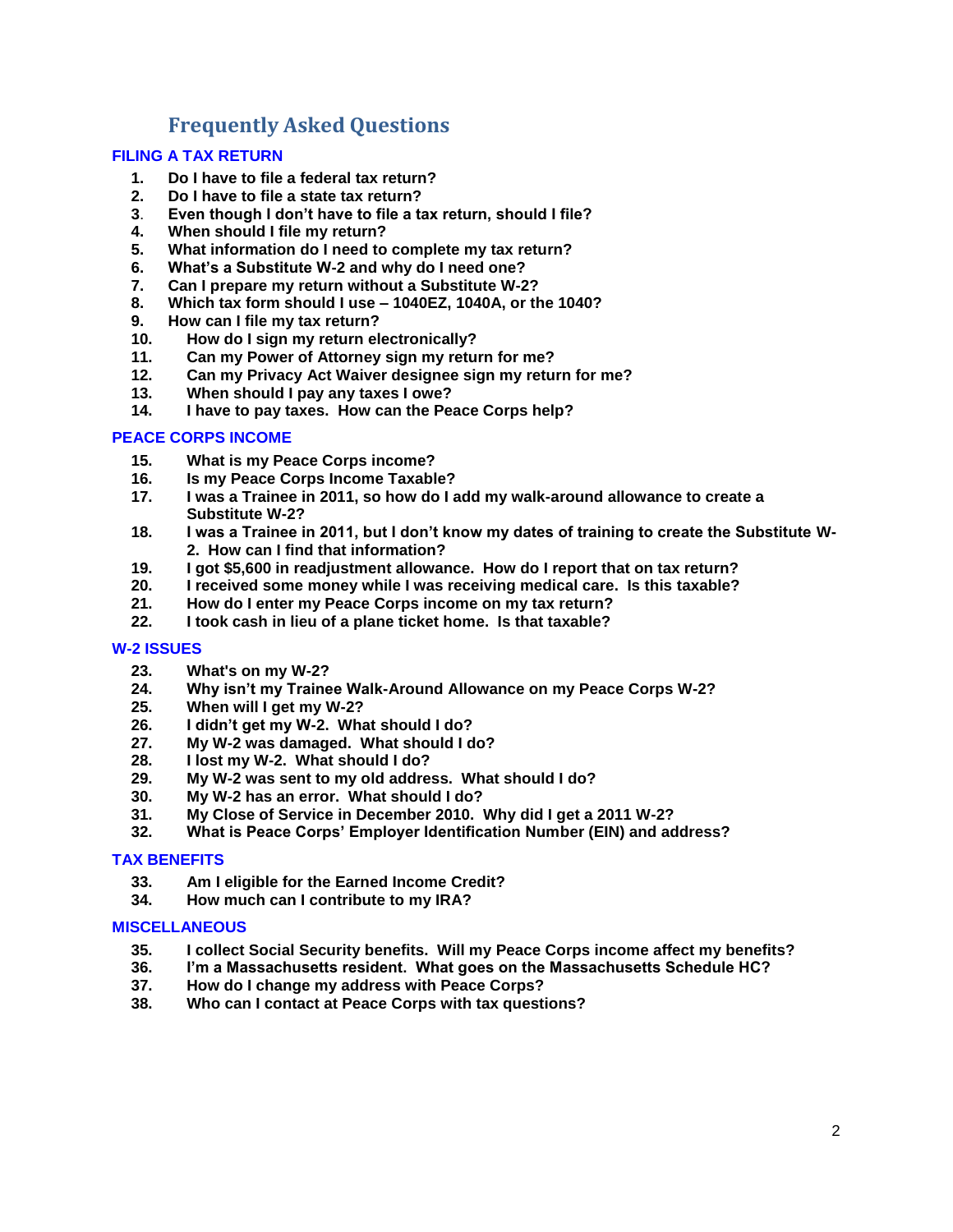# <span id="page-2-1"></span><span id="page-2-0"></span>**FILING A TAX RETURN**

# **1. Do I have to file a federal tax return?**

If your total income was above these amounts, you MUST file a tax return.

Use your age on December 31, 2011

| <b>Filing Status</b>          | Age & Income    |           |                |  |  |
|-------------------------------|-----------------|-----------|----------------|--|--|
|                               | <b>Under 65</b> | 65 & Over | Both 65 & Over |  |  |
| Married Filing Separately *   | \$3,700         | \$3,700   |                |  |  |
| Single                        | \$9,500         | \$10,950  |                |  |  |
| Head Of Household             | \$12,200        | \$13,650  |                |  |  |
| Qualifying Widow(er)          | \$15,300        | \$16,450  |                |  |  |
| <b>Married Filing Jointly</b> | \$19,000        | \$20,150  | \$21,300       |  |  |

*\* MFS filers must itemize deductions if their spouse itemizes; If your spouse will not itemize, use the amounts for Single filers.*

# <span id="page-2-2"></span>**2. Do I have to file a state tax return?**

If your only income is from Peace Corps, you may not need to file a state return. Generally, if you file as a non-resident or part-year resident, you can exclude income earned outside that state. However, each state has its own rules for who must file a tax return. Consult your state income tax authority for more information. Most states have online guides for taxpayers.

# <span id="page-2-3"></span>**3. Even though I don't have to file a tax return, should I file?**

You may want to file, even if you are not required to file. For Volunteers planning to enroll in graduate school following their Peace Corps service, it is often helpful to file state taxes each year of your service. This will assist you when it comes to documenting your in-state status for admissions and tuition payments.

If you have income taxes withheld from other jobs, you may want to file to get that money back.

# <span id="page-2-4"></span>**4. When should I file my return?**

**April 17, 2012** – If you are living in the US on this date, you must file your return and pay any tax, if applicable, by this date.

**June 15, 2012** – If you are living outside of the US on April 15<sup>th</sup>, you must file your return and pay any tax, if applicable, by this date.

If you are a *living outside of the United States and Puerto Rico and your main place of business or post of duty is outside of the United States and Puerto Rico*, you are allowed an automatic 2–month extension until June 15 to file your return and pay any tax due. If you use this automatic 2–month extension, you **must** attach a statement explaining the above situation which qualifies you for the extension.

If you owe taxes, failure to file on time makes you subject to a 5% per month late filing penalty + late payment penalties + interest.

Generally, there are no penalties for late filing if you are due a refund or owe no taxes.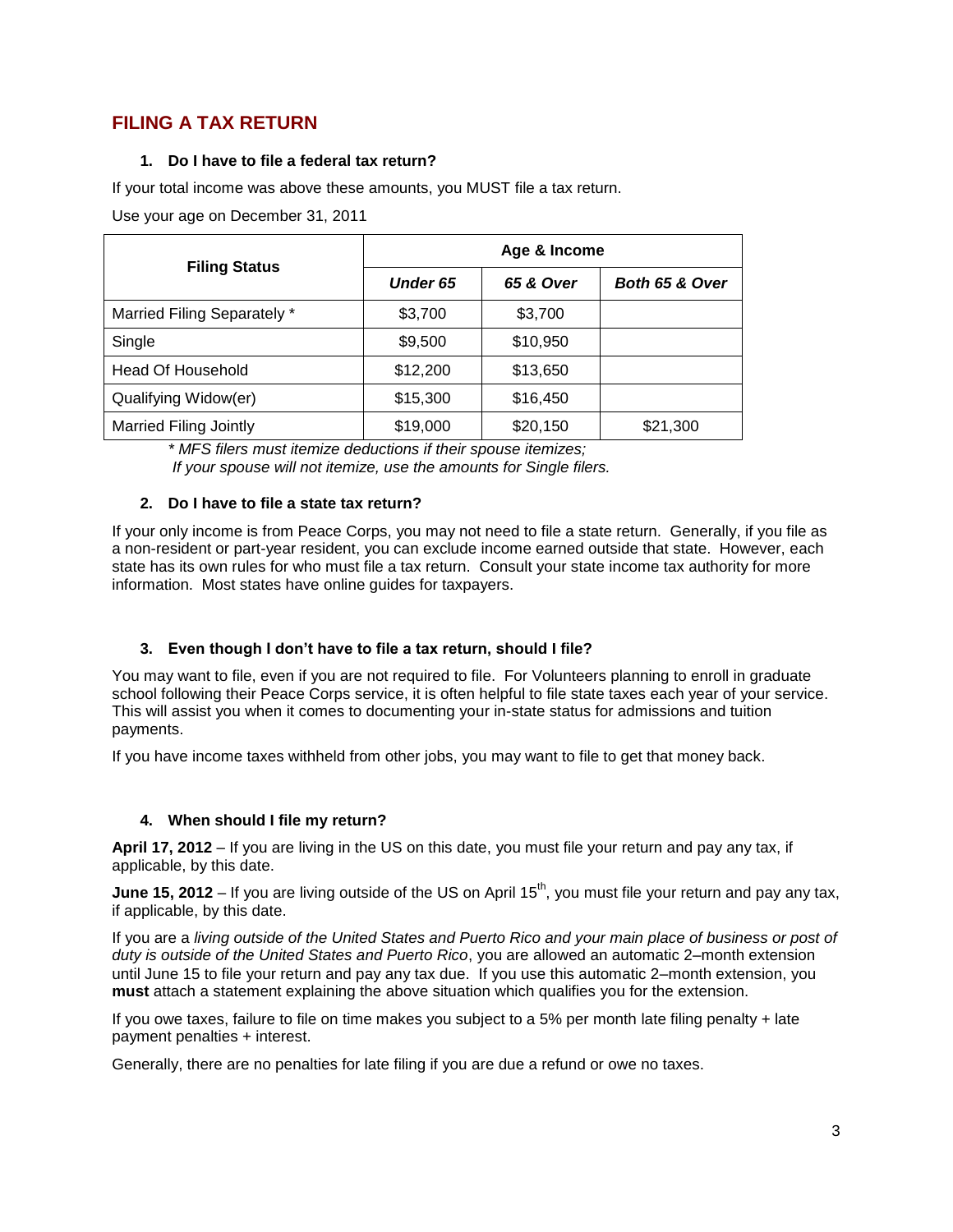# **What if I need more time?**

If you still need more time to file, file for an extension using [IRS Form 4868,](http://www.irs.gov/pub/irs-pdf/f4868.pdf) *Application for Automatic Extension of Time to File U.S. Individual Tax Return*. This form can be filed electronically if you use tax software. Please be aware that an extension of time to file is NOT an extension of time to pay.

#### <span id="page-3-0"></span>**5. What information do I need to complete my tax return?**

In addition to any other tax documents you may have, you'll need your Peace Corps W-2 (and the walkaround allowances calculator to create a Substitute W-2 only if you were a Trainee in 2011). If you were a Volunteer for the full 2011 calendar year, you will only need the Peace Corps W-2 you received.

#### <span id="page-3-1"></span>**6. What's a Substitute W-2 and why do I need one?**

You **only** need to create a Substitute W-2 if you were a Trainee during 2011. Full year Volunteers received a complete W-2 and no Substitute W-2 is needed. The Substitute W-2 is an IRS form that allows people to report income that should appear on a W-2 but does not. The Peace Corps W-2 currently does not include any walk-around allowance received during 2011 for Trainees. See FAQ #24 for why this information is not currently included.

We have a tool to help you calculate your walk-around allowances and complete the Substitute W-2. Find it [here.](http://www.peacecorps.gov/index.cfm?shell=about.Policies.docs) Click on the "Tax Information for Peace Corps Trainees, Volunteers, and returned Volunteers" link. Then click on the "2011 Taxable Allowances Calculator". Be sure to look at the 'Tax **Return Instructions'** tab in this Excel file. It gives instructions on reporting your total Peace Corps income on the tax forms.

# <span id="page-3-2"></span>**7. Can I prepare my return without a Substitute W-2?**

<span id="page-3-3"></span>For Trainees during 2011, if you use TurboTax (part of the [IRS Free File program\)](http://www.irs.gov/efile/article/0,,id=118986,00.html?portlet=4) and follow [these](http://turbotax.intuit.com/support/kb/tax-content/tax-tips/7395.html)  [instructions,](http://turbotax.intuit.com/support/kb/tax-content/tax-tips/7395.html) you can skip the Substitute W-2.

# **8. Which tax form should I use – 1040EZ, 1040A, or the 1040?**

You may use any of these forms to report Peace Corps income.

If you were a Trainee in 2011, you should also prepare [IRS Form 4852, Substitute W-2.](http://www.irs.gov/pub/irs-pdf/f4852.pdf) Not all of your Peace Corps income is reported on your W-2. In order to report it correctly on the tax return, you should use the Substitute W-2 as a replacement for the W-2s you received. The Substitute W-2 takes the total of your W-2 wages and adds your pre-service walk-around allowances. We have a tool to help you calculate your walk-around allowances and complete the Substitute W-2. Find it [here.](http://www.peacecorps.gov/index.cfm?shell=about.Policies.docs) Click on the "Tax" Information for Peace Corps Trainees, Volunteers, and returned Volunteers" link. Then click on the "2011 Taxable Allowances Calculator". Be sure to look at the 'Tax Return Instructions' tab in this Excel file. It gives instructions on reporting your total Peace Corps income on the tax forms. If you use TurboTax (part of the [IRS Free File program\)](http://www.irs.gov/efile/article/0,,id=118986,00.html?portlet=4) and follow [these instructions,](http://turbotax.intuit.com/support/kb/tax-content/tax-tips/7395.html) you can skip the Substitute W-2.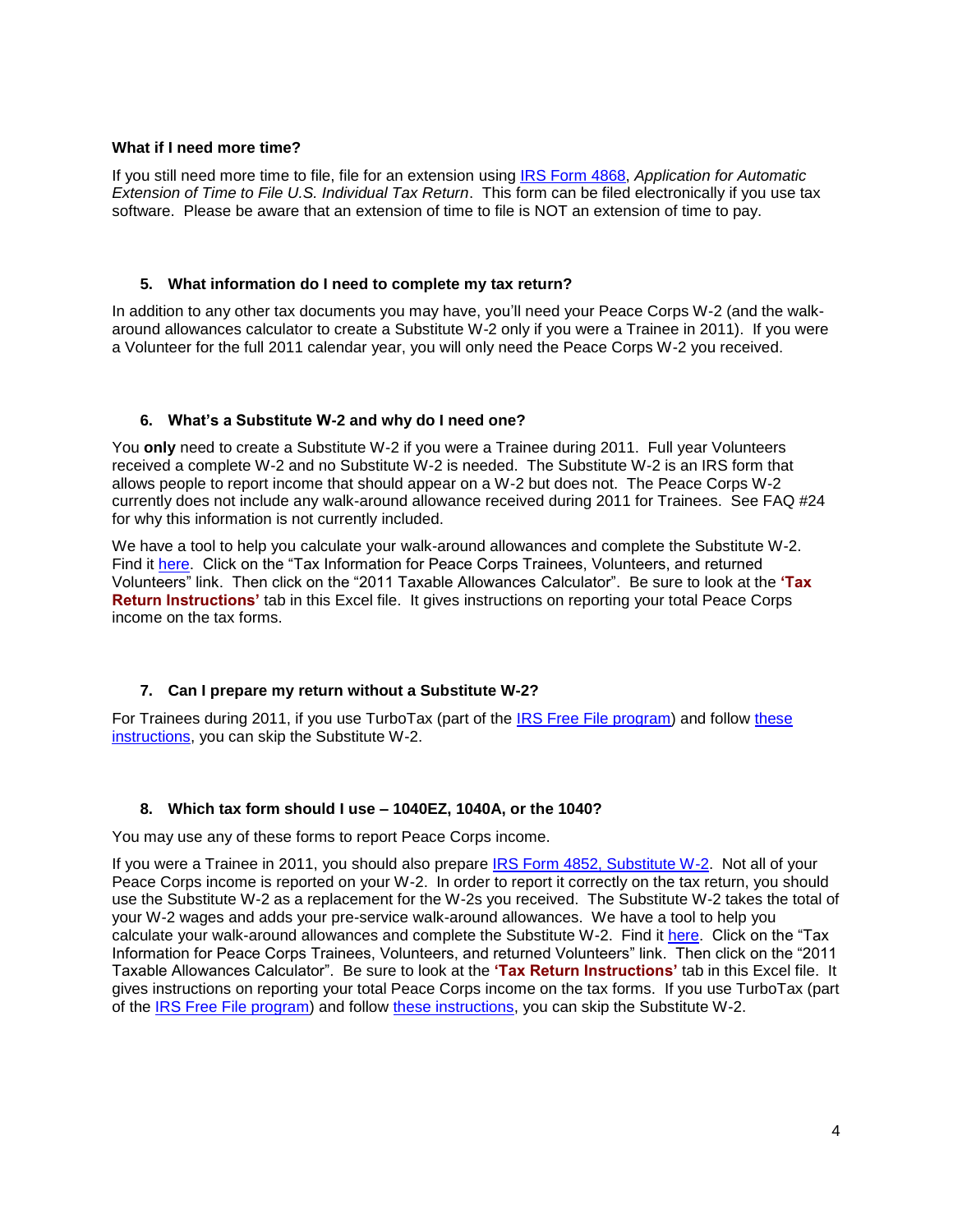# **9. How can I file my tax return?**

<span id="page-4-0"></span>There are many ways to file.

**Paper—Get the forms from your AO, your local library, or [www.irs.gov.](http://www.irs.gov/) Fill them out and mail them in** according to the instructions for that form.

**Free e-file**—Try the [IRS Free File program.](http://www.irs.gov/efile/article/0,,id=118986,00.html?portlet=4) You can e-file for free using a variety of tax software or IRS online forms that can be filled in and e-filed.

**Tax software**—Many volunteers use products like TurboTax and TaxCut to prepare their taxes. Many of these programs are available through the Free File program. Consult with your tax advisor for advice on using tax software.

**Free tax prep clinics**—The IRS supports the VITA program (Volunteer Income Tax Assistance). This program provides free tax preparation services to low-income taxpayers all across America. To find a site near you, call 1-800-TAX-1040.

# <span id="page-4-1"></span>**10. How do I sign my return electronically?**

To file your return electronically you must sign the return electronically using a personal identification number (PIN).

If you are filing online using software, you must use a Self Select PIN. The Self Select PIN method allows you to create your own PIN. If you are married filing jointly, both you and your spouse will each need to create a PIN and enter these PINs as your electronic signature.

A PIN is any combination of five digits you choose except five zeros. If you use a PIN, there is nothing to sign, and nothing to mail, not even your W-2s.

To verify your identity, you will be prompted to **enter your adjusted gross income (AGI) from your originally filed 2010 federal income tax return**, if applicable. Do not use your AGI from an amended return (Form 1040X) or a math error correction made by IRS.

AGI is the amount shown on your 2010 Form 1040, line 38; Form 1040A, line 22; or Form 1040EZ, line 4. If you did not file a 2010 return, enter \$0.

**If you do not have your 2010 income tax return**, call the IRS at 1-800-829-1040 to get a free transcript of your return. (If you filed electronically last year, you may use your prior year PIN to verify your identity instead of your prior year AGI. The prior year PIN is the five-digit PIN you used to electronically sign your 2010 return). You will also be prompted to enter your date of birth (DOB). Make sure your DOB is accurate and matches the information on record with the Social Security Administration by checking your annual social security statement.

<span id="page-4-2"></span>See more from the IRS on the [Self-Select PIN.](http://www.irs.gov/efile/article/0,,id=120000,00.html)

# **11. Can my Power of Attorney sign my return for me?**

Any unsigned return will be immediately rejected by the IRS.

The IRS has a form for power of attorney relating to filing your income tax return. [Form 2848](http://www.irs.gov/pub/irs-pdf/f2848.pdf) and [instructions](http://www.irs.gov/pub/irs-pdf/i2848.pdf) are available on the IRS website.

This may not solve your problem easily as the person giving the power of attorney needs to sign that form.

You may be able to prepare the Volunteer's return and have the Volunteer sign electronically.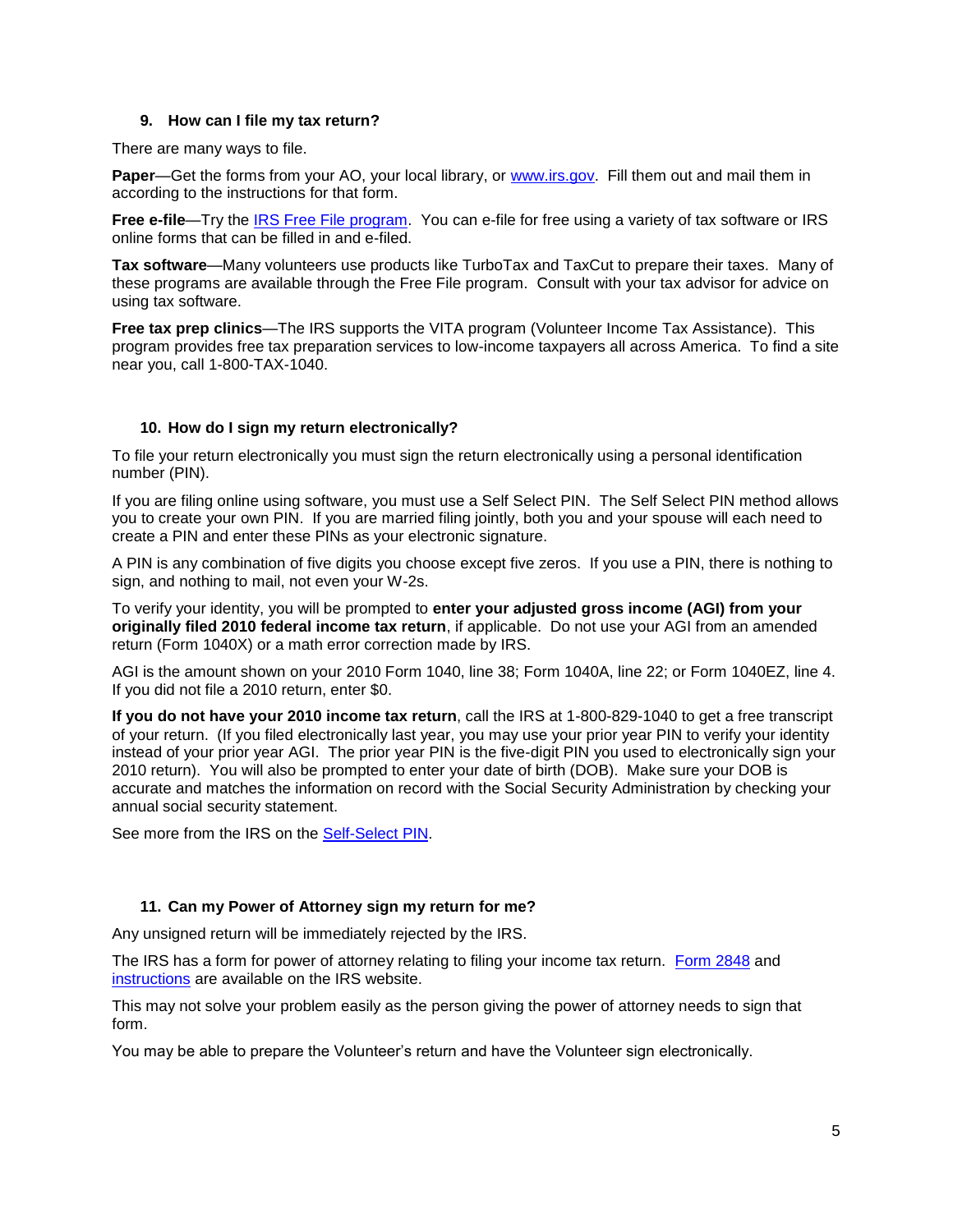# **12. Can my Privacy Act Waiver designee sign my return for me?**

<span id="page-5-0"></span>The Privacy Act Wavier form you may have signed is not a power of attorney.

It is simply a document that informs Peace Corps that you are willing to let us release financial information to your designee.

<span id="page-5-1"></span>A Privacy Act Waiver designee has no standing with the IRS and will not be recognized as a power of attorney.

# **13. When should I pay any taxes I owe?**

Pay any taxes by your filing date, April 17, 2012, or June 15, 2012 if you are living outside the US.

Filing for an extension gives you an extension of time to file, not an extension of time to pay.

<span id="page-5-2"></span>Failure to pay by the due date makes you subject to penalties and interest.

# **14. I have to pay taxes. How can the Peace Corps help?**

If you have a tax debt, a payment can be made from your readjustment allowance. Up to 50% of your readjustment balance is available to make a one-time payment. Contact your Administrative Officer to set up this payment.

# <span id="page-5-4"></span><span id="page-5-3"></span>**PEACE CORPS INCOME**

# **15. What is my Peace Corps income?**

There are several types of Peace Corps allowances. Not all Peace Corps Volunteers will have all of these types of income. Peace Corps income includes:

**Re-adjustment allowance**: All PCVs earned \$275/month. Volunteers on a service extension or serving in Peace Corps Response earned \$375/month.

**Pre-Service Training Walk-Around Money**: The money you received during PST to cover small expenses.

**Living Allowance**: Money to provide for a PCV's basic needs in their country of service

**Leave Allowance**: All PCVs earn \$24/month for leave. It is paid with your living allowance.

**Special Leave Allowance**: \$12/day for up to 30 days paid to PCVs who extend their service for a year

**Per diems**: Money paid to PCVs while away from site (ISTs, conferences, etc.)

**Evacuation Allowance**: Money paid to a PCV during a time of country evacuation

**Medical Leave Allowance**: Money given to a PCV on medical leave out of country

Please note that per diems (staging, in-service training, volunteer conference, evacuation, medical, etc), evacuation, medical leave, and settling-in allowance are NOT taxable and do not need to be reported on your tax return.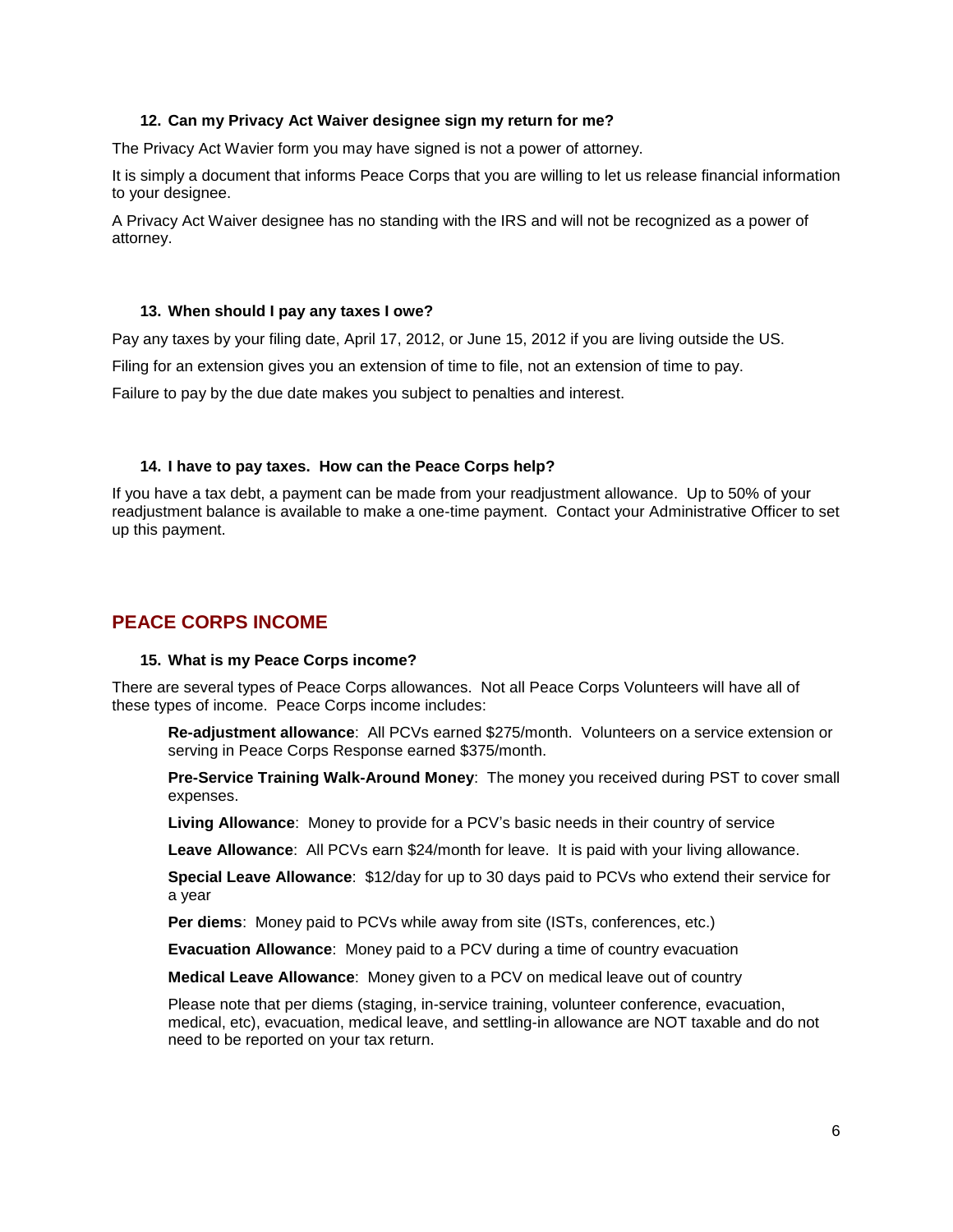# <span id="page-6-0"></span>**16. Is my Peace Corps Income Taxable?**

Some Peace Corps income is fully taxable; some is partially taxable; some is not taxable. Some income is subject to FICA taxes (Social Security & Medicare taxes). **Please note: if you were a Peace Corps Trainee during 2011, not all income is reported on your W-2.**

See the table for more information.

| <b>Peace Corps Income</b> | <b>Income Tax</b>                  | <b>FICA Taxes</b>  | On         | 1040-EZ     | 1040/1040A     |
|---------------------------|------------------------------------|--------------------|------------|-------------|----------------|
|                           |                                    |                    | $W-2?$     | <b>Line</b> | Line           |
| Re-adjustment Allowance   | 100% Taxable                       | 100% Taxable       | Yes        | 1           | $\overline{7}$ |
| PST Walk-Around Money     | 100% Taxable                       | Not taxable        | <b>No</b>  | 1           | $\overline{7}$ |
| Living Allowance          | <b>Partially</b><br><b>Taxable</b> | Not taxable        | <b>Yes</b> | 1           | 7              |
| Leave Allowance           | 100% Taxable                       | Not taxable        | Yes        | 1           | $\overline{7}$ |
| Special Leave Allowance   | 100% Taxable                       | Not taxable        | <b>Yes</b> | 1           | $\overline{7}$ |
| <b>Untaxed Allowances</b> |                                    |                    |            |             |                |
| Per Diems                 | Not Taxable                        | Not Taxable        | <b>No</b>  | n/a         | n/a            |
| Settling-in allowance     | <b>Not Taxable</b>                 | <b>Not Taxable</b> | No         | n/a         | n/a            |
| Evacuation Allowance      | Not Taxable                        | Not taxable        | No.        | n/a         | n/a            |
| Medical Leave Allowance   | Not Taxable                        | Not taxable        | No.        | n/a         | n/a            |

\* \$12 per day for up to 30 days paid to volunteers who extend service for 1 year and take special leave. \*\* Allowance paid while Volunteers are on medical leave in or out of their country of service.

Please note that per diems (staging, in-service training, volunteer conference, evacuation, medical, etc), evacuation, medical leave, and settling-in allowance are NOT taxable and do not need to be reported on your tax return.

# <span id="page-6-1"></span>**17. I was a Trainee in 2011, so how do I add my walk-around allowance to create a Substitute W-2?**

You only need to create a Substitute W-2 if you were a Trainee and took the oath to become a Peace Corps Volunteer on or prior to November 30, 2011. If you were a Volunteer during all of 2011, your W-2 is complete and no Substitute W-2 is required.

Peace Corps has created a walk-around allowance calculator to assist you. Find it [here.](http://www.peacecorps.gov/index.cfm?shell=about.Policies.docs) Click on the ―Tax Information for Peace Corps Trainees, Volunteers, and returned Volunteers‖ link. Then click on the "2011 Taxable Allowances Calculator." To complete the calculation, you will need to know the Volunteer's 2011 approximate start and end dates of training.

<span id="page-6-2"></span>Follow the instructions on the **'Allowances Instructions'** tab to calculate your walk-around allowance. Be sure to look at the **'Tax Return Instructions'** tab in the Excel file. It gives instructions on reporting your total Peace Corps income on the tax forms.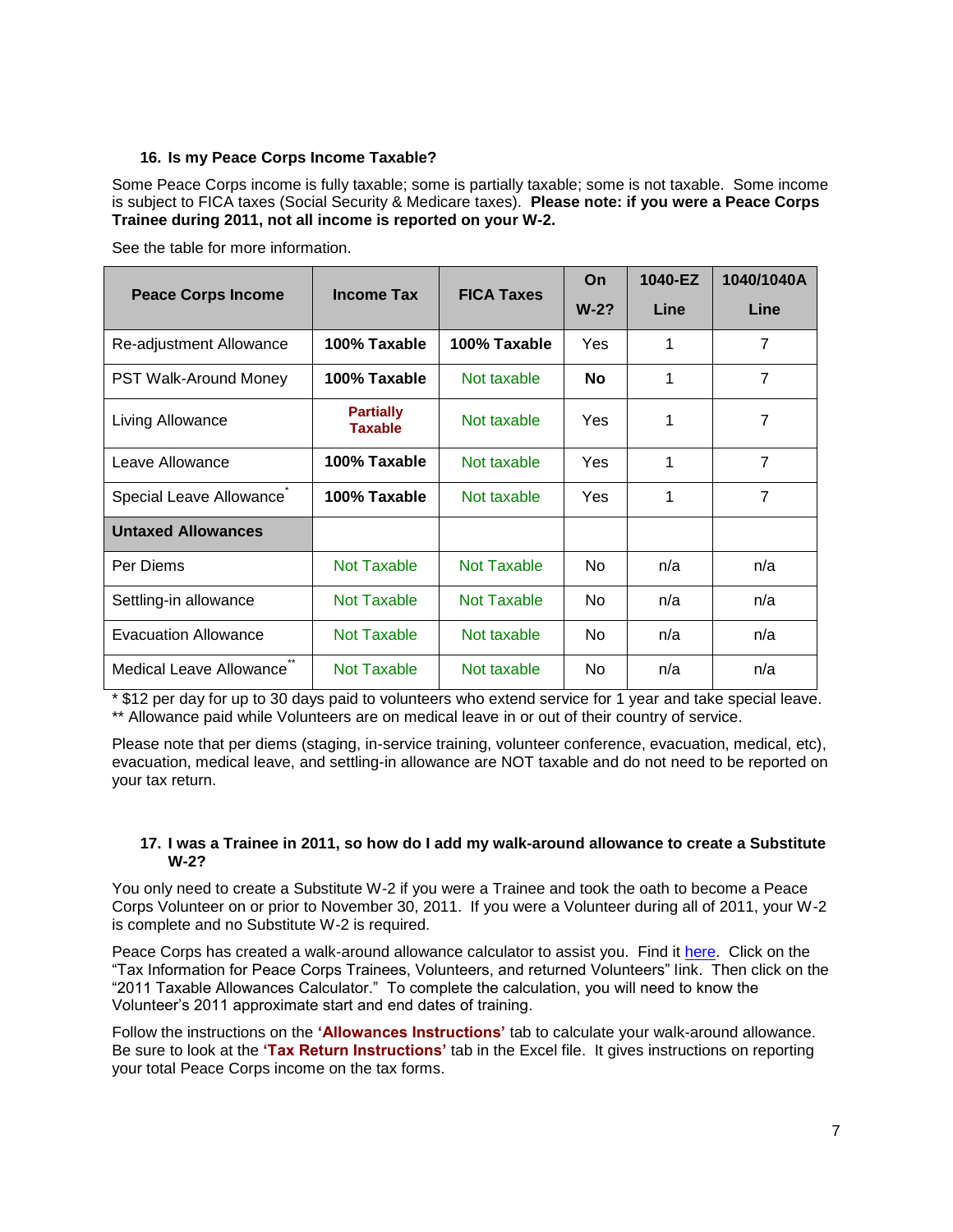# **18. I was a Trainee in 2011, but I don't know my dates of training to create the Substitute W-2. How can I find that information?**

If you started training in 2011, you only need to know roughly when you began. The walk-around allowances calculator will have the dates for every pre-service training group in the year. Simply select your PST group and you will have the correct start date.

If you still need help, Email [taxhelp@peacecorps.gov](mailto:taxhelp@peacecorps.gov) with your name, country of service, and the years that you served.

<span id="page-7-0"></span>Call us toll-free at 1-800-424-8580, option 2, option 1, ext. 1229. You can also call 202-692-1229 (long distance rates apply).

# **19. I got \$5,600 in readjustment allowance. How do I report that on tax return?**

The readjustment allowance amount you received at the end of your service does not need to be reported on your tax return. It has already been on your W-2 during your years of service. It was reported as you earned it.

# <span id="page-7-1"></span>**20. I received some money while I was receiving medical care. Is this taxable?**

<span id="page-7-2"></span>Any money you received from Peace Corps in your country of service or in the US is not taxable and does not need to be reported on your tax return.

# **21. How do I enter my Peace Corps income on my tax return?**

All taxable Peace Corps income, whether reported on your W-2 or Substitute W-2, should be reported on the wages line.

This is line 1 of the 1040-EZ or line 7 of the 1040A or 1040.

Non-taxable amounts are not reported on the tax forms. They are reported on the FAFSA as untaxed income if you are completing that form in order to qualify for financial aid.

Volunteers should complete a Substitute W-2 only if they served as a Trainee in 2011, so that all of their taxable income is correctly reflected in the tax return. The walk-around allowances calculator gives full instructions on completing this form. Do not use both the Substitute W-2 and your Peace Corps W-2. The completed Substitute W-2 replaces your Peace Corps W-2.

<span id="page-7-3"></span>[Form 4852](http://www.irs.gov/pub/irs-pdf/f4852.pdf) and its instructions are available on the IRS website.

# **22. I took cash in lieu of a plane ticket home. Is that taxable?**

No, it is not taxable and will not show up anywhere on your tax return.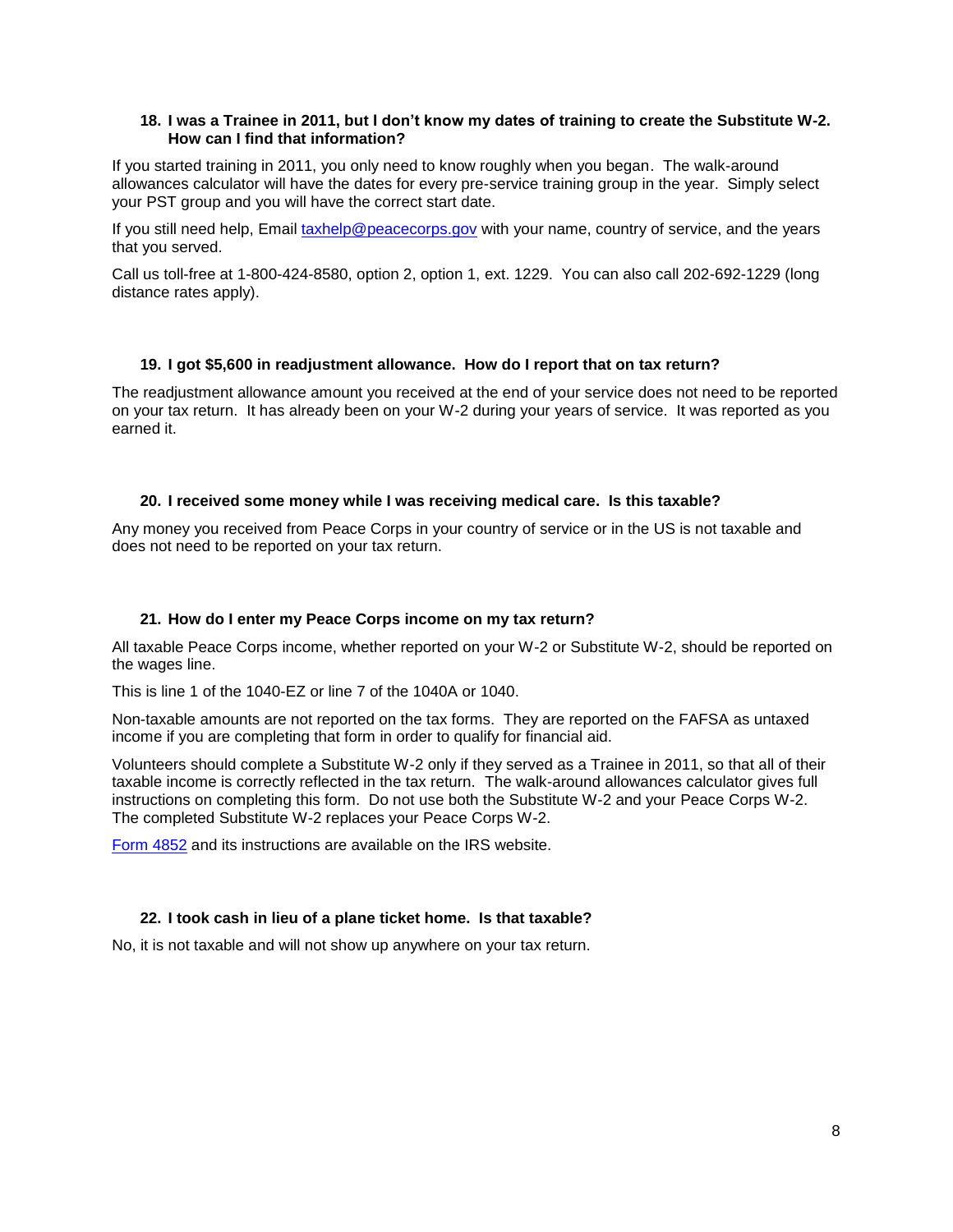# <span id="page-8-1"></span><span id="page-8-0"></span>**W-2 ISSUES**

# **23. What's on my W-2?**

The 2011 W-2 includes earnings from 4 types of allowances:

1) The readjustment allowance earned monthly from December 1, 2010 – November 30, 2011. For example, a volunteer serving ending service in May would show five full months of readjustment allowance (December – April) plus a partial allowance for the days of service in May. All PCVs earned \$275/month and Volunteers on a service extension or serving in Peace Corps Response earned \$375/month. The W-2 also shows the applicable FICA taxes that were withheld for the readjustment allowance earned during the year: income tax withheld (\$0), Social Security taxes (4.20%) and Medicare taxes (1.45%).

2) The taxable portion of your living allowance between January 1, 2011 – November 30, 2011.

3) The leave allowance earned monthly between January 1, 2011 – November 30, 2011.

4) Any special leave payments received between January 1, 2011 – November 30, 2011.

# <span id="page-8-2"></span>**24. Why isn't my Trainee Walk-Around Allowance on my Peace Corps W-2?**

A Peace Corps Trainee's walk-around allowance is a low dollar cash payment made by the overseas post. It has been difficult to coordinate these payments between headquarters and Peace Corps posts around the world. Since headquarters does not have a complete record of these payments per individual, we cannot include this information on the W-2. Peace Corps is working to improve the reporting of these payments and hopes to present a complete W-2 form in future years.

# <span id="page-8-3"></span>**25. When will I get my W-2?**

<span id="page-8-4"></span>W-2s are mailed in late January. You should have yours by mid-February at the latest.

# **26. I didn't get my W-2. What should I do?**

If you have not received your W-2 by mid-February, contact Peace Corps.

If you are an active PCV, contact your Administrative Officer to see if they have been delivered to your country.

If you are an RPCV, write to [taxhelp@peacecorps.gov](mailto:taxhelp@peacecorps.gov) with your name, country of service and address. W-2s can be sent to your home of record, current address, or Privacy Act Waiver designee.

<span id="page-8-5"></span>Privacy Act Waiver designees can write to [taxhelp@peacecorps.gov](mailto:taxhelp@peacecorps.gov) to request a W-2. Include the volunteer's name and country of service.

# **27. My W-2 was damaged. What should I do?**

If you are an RPCV, write to [taxhelp@peacecorps.gov](mailto:taxhelp@peacecorps.gov) with your name, country of service and address. W-2s can be sent to your home of record, current address, or Privacy Act Waiver designee.

<span id="page-8-6"></span>Privacy Act Waiver designees can write to [taxhelp@peacecorps.gov](mailto:taxhelp@peacecorps.gov) to request a W-2. Include the volunteer's name and country of service.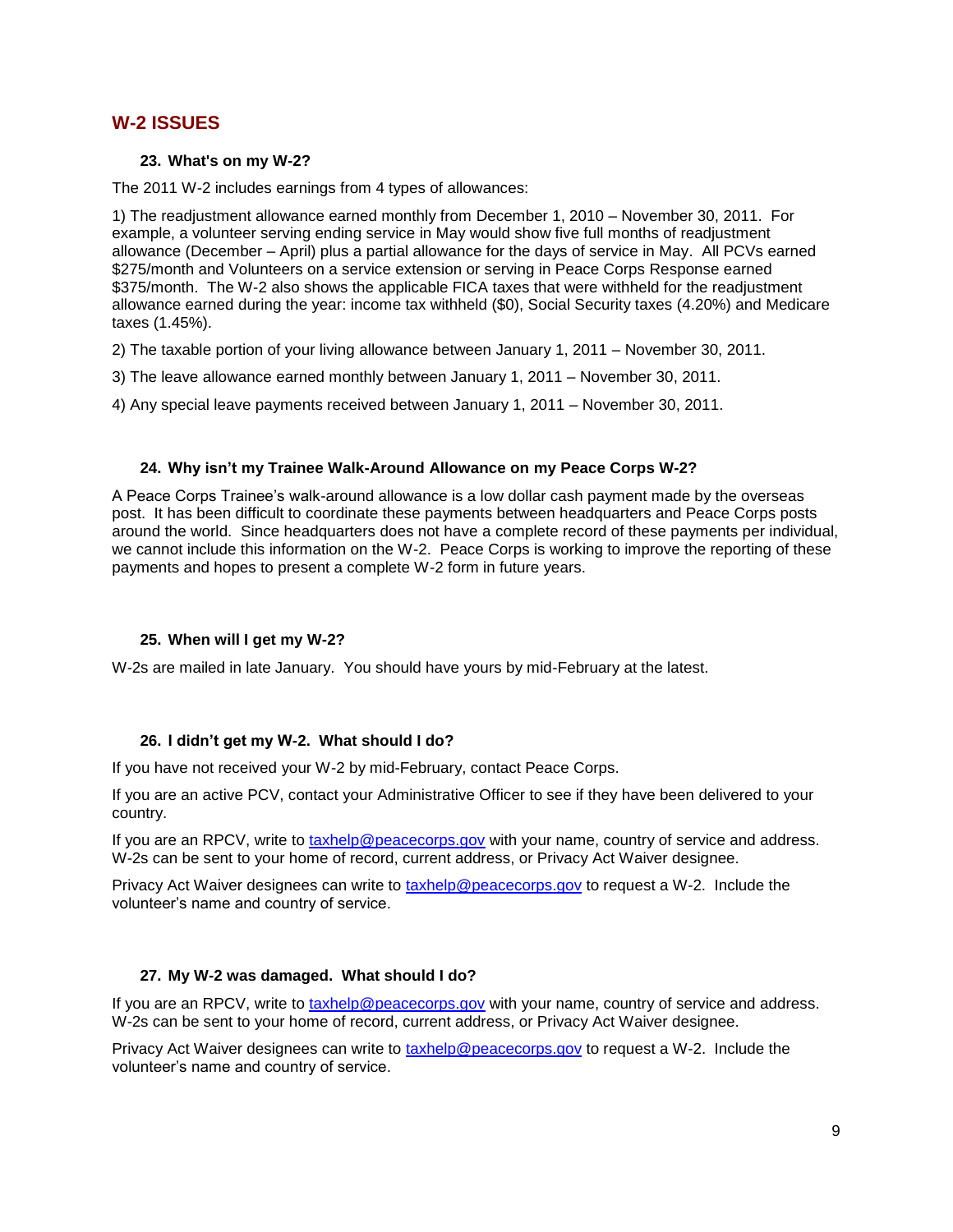# **28. I lost my W-2. What should I do?**

If you are an RPCV, write to [taxhelp@peacecorps.gov](mailto:taxhelp@peacecorps.gov) with your name, country of service and address. W-2s can be sent to your home of record, current address, or Privacy Act Waiver designee.

<span id="page-9-0"></span>Privacy Act Waiver designees can write to [taxhelp@peacecorps.gov](mailto:taxhelp@peacecorps.gov) to request a W-2. Include the volunteer's name and country of service.

# **29. My W-2 was sent to my old address. What should I do?**

If you are an RPCV, write to [taxhelp@peacecorps.gov](mailto:taxhelp@peacecorps.gov) with your name, country of service and address. W-2s can be sent to your home of record, current address, or Privacy Act Waiver designee. Please not that this will not update your address in the Peace Corps system. To update your address, go to: [www.peacecorps.gov/rpcv/info](http://www.peacecorps.gov/rpcv/info)

# <span id="page-9-1"></span>**30. My W-2 has an error. What should I do?**

If your name or Social Security number is incorrect on your Peace Corps W-2, cross out the error and write in the correction. You can still submit the W-2 with a marked correction to the IRS; you do not need a new W-2 issued by Peace Corps.

You may not correct any dollar amounts on your W-2.

If you feel the amounts listed on our W-2 are incorrect, please immediately contact Peace Corps' Volunteer and PSC Financial Services at [taxhelp@peacecorps.gov](mailto:taxhelp@peacecorps.gov) to allow us to investigate and reissue, if needed.

<span id="page-9-2"></span>If you do have a change to your name or Social Security number, also contact Peace Corps at the above number so we may make the correction to our records.

# **31. My Close of Service in December 2010. Why did I get a 2011 W-2?**

The Peace Corps readjustment allowance earnings tax year runs from December 1, 2010 – November 30, 2011. Volunteers who COS in December 2010 are considered to have income in the following tax year for the purpose of readjustment allowance earnings. That's why you received a 2011 W-2 even though you actually served in 2010.

Include the information from your 2011 W-2 in your 2011 tax return. You will not see any income on the 2011 W-2 for the taxable portion of living allowance, leave allowance earnings, or special leave as those were calculated based on the standard calendar year in 2010.

# <span id="page-9-3"></span>**32. What is Peace Corps' Employer Identification Number (EIN) and address?**

- Employer EIN: 53-0261522
- <span id="page-9-4"></span>• Address: Peace Corps 1111 20<sup>th</sup> Street NW Washington DC 20526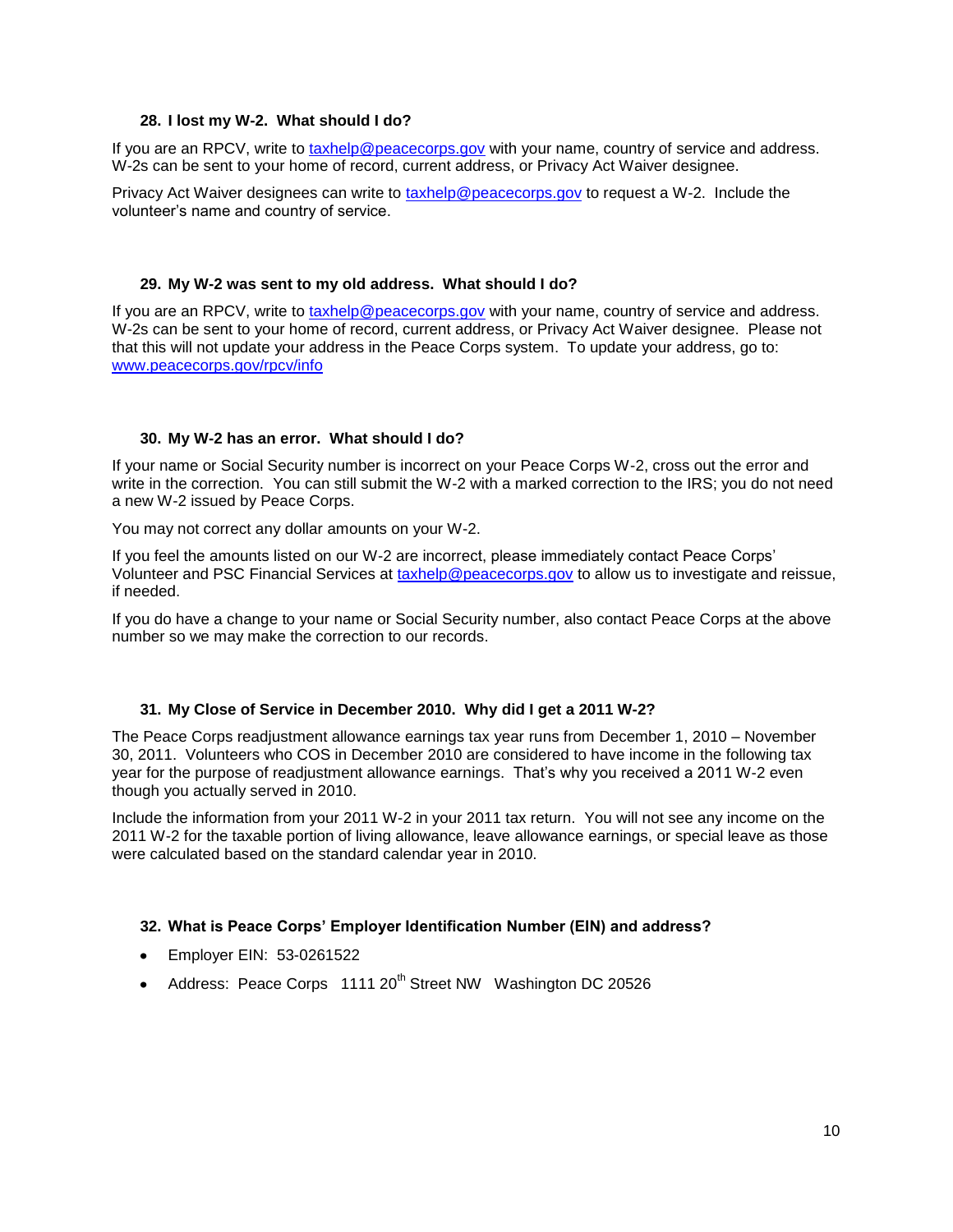# <span id="page-10-0"></span>**TAX BENEFITS**

# **33. Am I eligible for the Earned Income Credit?**

The EIC has several tests. You must meet all the tests to qualify. The test that is most difficult for PCVs to meet is that you must have been physically present in the United States for more than half the year. Just maintaining a home in the US does not count as being in the US.

There is a special rule for military which counts overseas service as being in the United States. That rule does not apply to Peace Corps Volunteers.

# <span id="page-10-1"></span>**34. How much can I contribute to my IRA?**

The limit for contributions to an IRA (Roth or Traditional) is the lower of:

- \$5,000 (\$6,000 if 50 or older by December 31), or
- Your taxable compensation for the year

For instance, if your readjustment allowance was \$2,250 and your taxable allowances were \$1300, your maximum IRA contribution is \$3,550.

IRA contributions can be made until April 17 and counted as a contribution for the prior year. If you wish to do this, be sure to specify with your broker that it is a prior year contribution.

Some volunteers choose to convert their existing 401k savings to a Roth IRA while they are serving in Peace Corps. Converting to a Roth IRA requires that you pay income tax on the amount of the conversion. As a volunteer, your income is low and you will pay taxes at a lower rate, making this conversion less costly. Peace Corps offers no advice on this subject. Consult your financial advisor for full information on Roth conversion.

# <span id="page-10-3"></span><span id="page-10-2"></span>**MISCELLANEOUS**

# **35. I collect Social Security benefits. Will my Peace Corps income affect my benefits?**

# **Earnings Limits and Reduced Benefits**

Under federal law, people who are receiving Social Security benefits who have not reached full retirement [age](http://www.ssa.gov/retire2/retirechart.htm) are entitled to receive all of their benefits as long as their earnings are under the certain limits. For people born in 1943, the full retirement age is 66. The full retirement age will increase gradually each year until it reaches age 67 for people born in 1960 or later. See the full Social Security Administration article [here.](http://www.ssa.gov/pubs/10003.html)

# **Taxable Social Security Benefits**

Social Security benefits are generally not taxable. Above over certain limits -- \$34,000 (\$44,000 for married couples), your benefits may become partly or fully taxable. For a quick test, add ½ of your Social Security benefits and all your other income. If the total is higher than the limit, some of your benefits may be taxable. See [this article](http://www.irs.gov/pub/irs-pdf/p915.pdf) for more information.